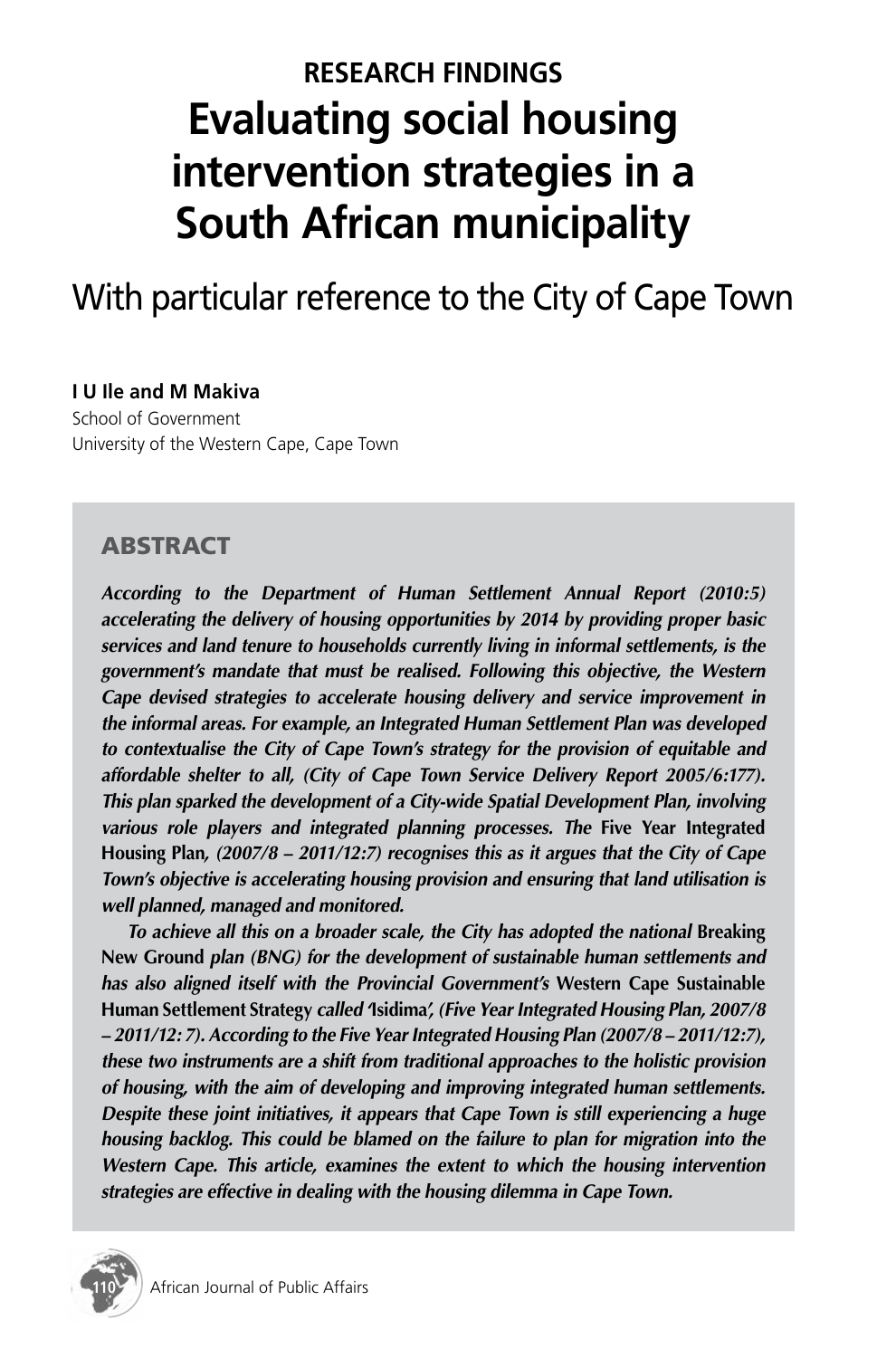## **INTRODUCTION**

Segregation of population groups was lawfully permitted under apartheid. According to Knight, (2001:3) the *Group Areas Act*, 41 of 1950 implemented a forced physical separation process between races by creating different residential areas for different races. Black Africans had to live in the peripheral areas called *townships* or in impoverished rural areas known as *Bantustans*. These areas were usually far from amenities and job opportunities. Thus, the apartheid system built few houses for black Africans who were the majority of the population and this situation led to inequality, the negative effects of which has persisted till date. As a result, when the African National Congress (ANC) led government came into power in 1994, there was only 1 formal brick house for every 43 black Africans compared to one for every 3.5 Whites (Knight, 2001:1). With such huge disparities and with the new-found political freedom to move into previously restricted areas of cities like Cape Town, the demand for housing has expectedly been on the increase with large numbers of black Africans seeking employment opportunities in the cities. The urban backlog alone was estimated as at least 1,3 million units in 1994 (Knight, 2001).

# Legislative Framework

## **The South African Constitution and Housing Act 107 of 1997**

The *Constitution of the Republic of South Africa*, 1996, in section 26, provides that everyone has the right to have access to adequate housing, and the state must take reasonable legislative and other measures, within its available resources, to achieve the realisation of this right. This section is the building block of the Housing legislative framework in South Africa. The White Paper on Housing which was enacted in December 1994 sets out the framework for the National Housing Policy. All policy programmes and guidelines follow the framework set out in that White Paper. The *Housing Act*, 107 of 1997 aligned the National Housing Policy with the Constitution, 1996 and gives clarity on the roles and responsibilities of the three spheres of government in providing houses. The three spheres of government are expected to work together holistically in the process of housing delivery. The provincial sphere plays the role of project approval and oversight with municipalities being hands-on since it is close to the people. For instance, the national government acting through the Minister must, after consultation with every Member of the Executive Council (MEC) and the national organisation representing municipalities as enacted in section 163 (a) of the Constitution, establishes and facilitates a sustainable national housing development process (*Housing Act*, 107 of 1997).

The *Housing Act*, 1997 assigns different roles to the national, provincial and local spheres of government. These roles are deduced from the National Housing Subsidy Scheme (2003: 12–15) and from the Housing Act, 1997:

#### **National Government**

The role of national government, acting through the powers of the Minister of Housing is to:

formulate national housing policy, including national norms and standards, for implementation on National Housing Programmes;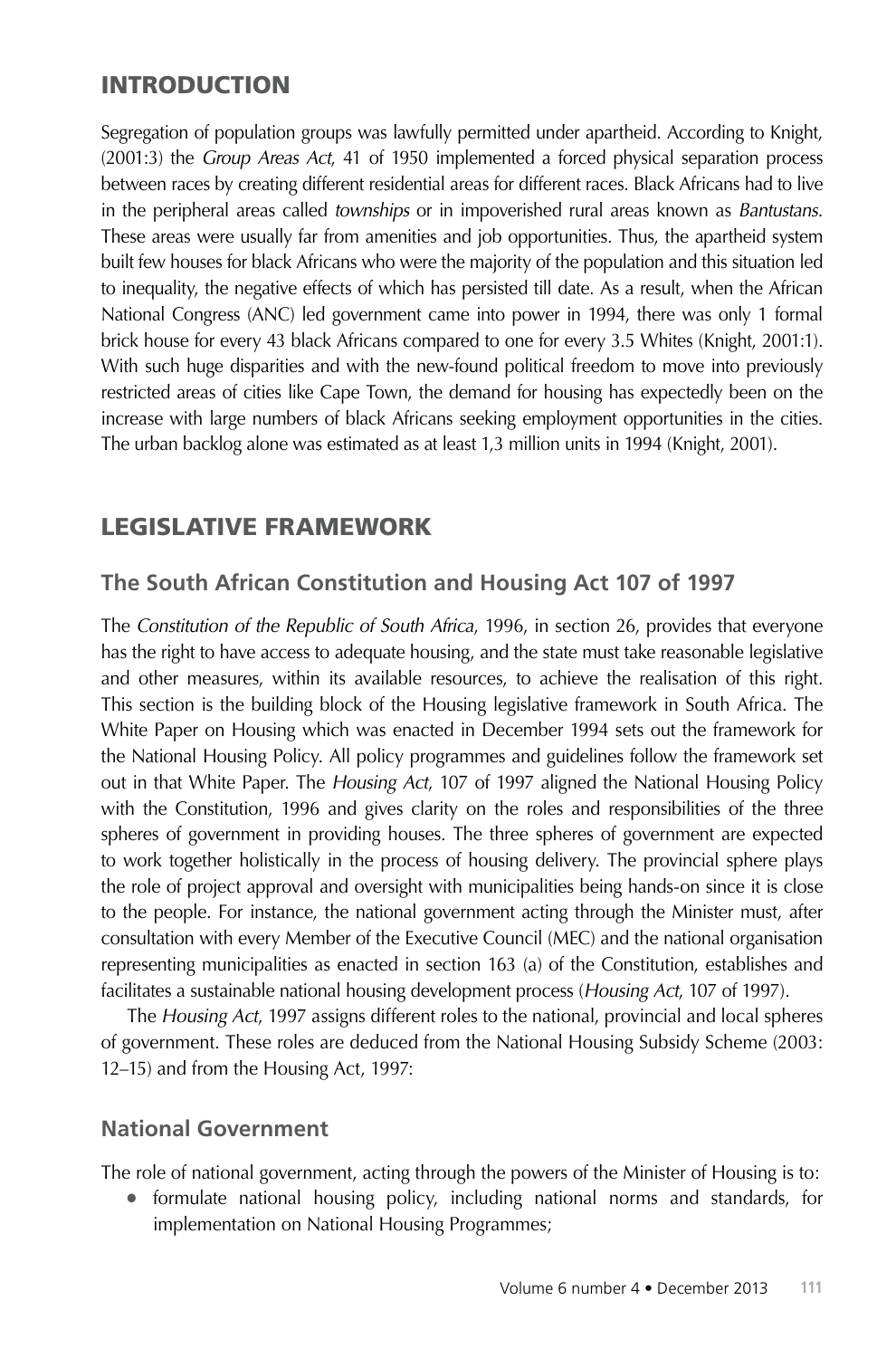- determine nationwide delivery targets through a multiyear strategic plan with appropriate apportionment of funds allocated from the South African Housing Fund;
- continuously evaluate performance related to the delivery targets and funding allocations; and
- assist and enhance the capacity of provincial and local government to meet targeted objectives.

The following offices / departments implement the housing policy:

- **National Minister of Human Settlements:** responsible for National Housing Policy, in collaboration with the Housing MECs, i.e. the Provincial Members of the Executive Councils responsible for housing and a representative of the South African Local Government Association (SALGA).
- *National Department of Human Settlements*: manages national strategy and programmes, and facilitates and monitors national housing delivery targets.
- **South African Housing Development Board:** oversees the implementation of the national housing policy and advises the Minister on matters regarding housing development.
- *Housing Development Agency*: has a specific mandate to source public land for housing.

# **Provincial Government**

The role of the department of housing within the provincial government is to:

- devise provincial policy within the framework of National Housing Policy, the policy must enable the development of adequate housing in the province;
- promote of provincial legislation that facilitates effective housing delivery;
- provide a supporting function to municipalities and to intervene where municipalities cannot or do not perform their duties as defined by the Act; and
- prepare and maintain a multi-year strategic provincial housing plan which will be in line with housing delivery targets determined by the province and carried out in line with National housing policy.

In the provincial sphere the office/department which implements housing policy are:

- *MEC for housing*: responsible for formulation and execution of provincial housing policy, which must be in-line with the national policy;
- *provincial housing department*: manages provincial strategy, assists with project applications, assesses the viability of projects, and oversees projects; and
- *provincial housing development boards*: approves and allocates housing subsidies, but this ceased in 2001 except in the Western Cape.

The Housing Amendment Act has since assigned the Board's powers to the MEC.

## **Local Government**

According to the *Housing Act*, 1997 all municipalities, as part of their function to promote the Integrated Development Plan (IDP), must implement the framework of national and provincial housing legislation to ensure that:

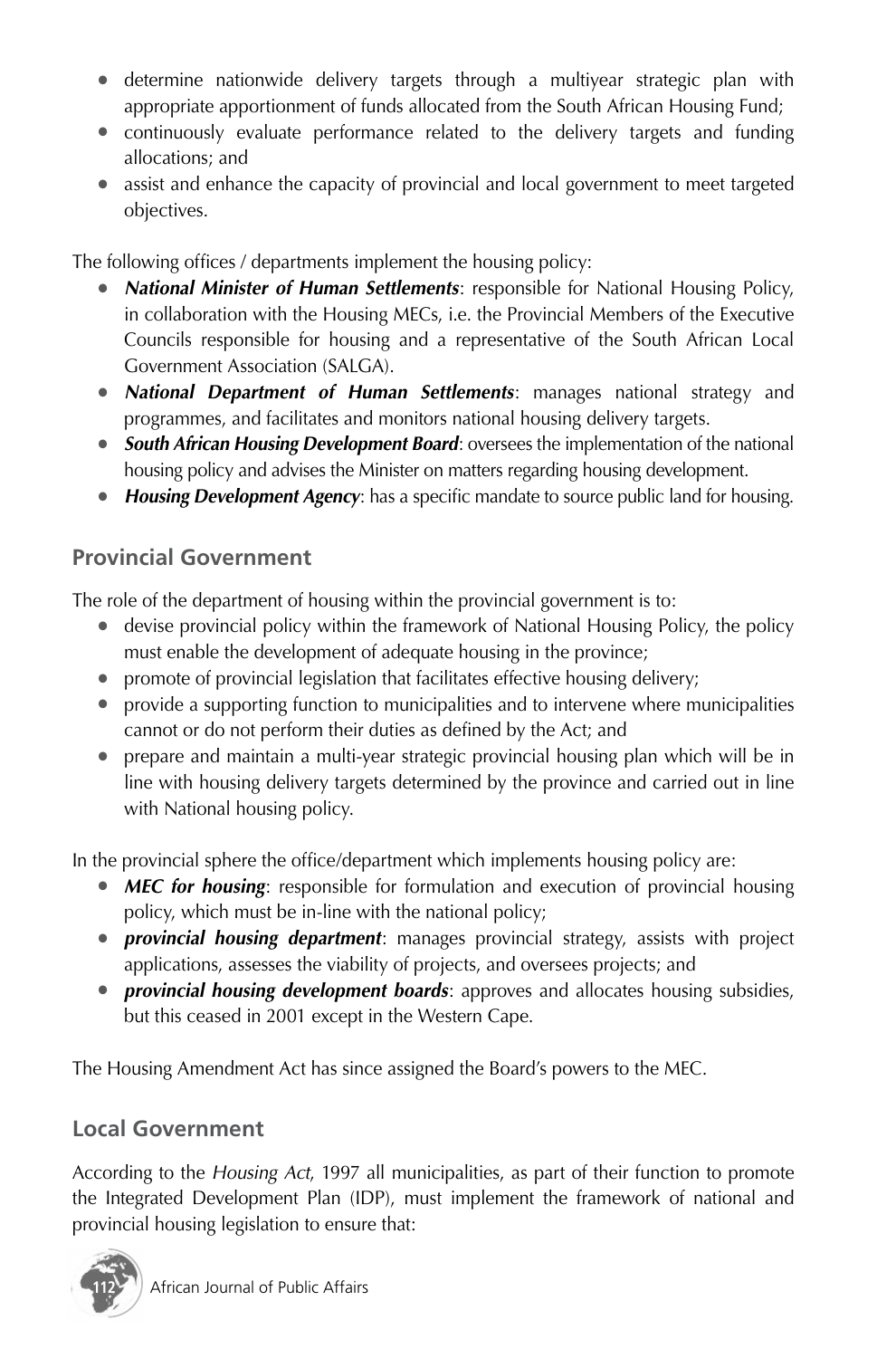- the local residents of its area of government have access to adequate housing opportunities;
- the health and safety of residents are adhered to; and
- infrastructure services in respect of water, sanitation, electricity, roads, storm water drainage and transport are provided in a viable manner.

Therefore, in the local government sphere a municipality is responsible to:

- plan and strategise housing programmes to ensure effective delivery of housing;
- implement local housing strategy and set housing delivery targets and goals;
- allow for provision of land for future housing development;
- manage conflict resolution;
- assist with the installation of bulk engineering services in the absence of service providers;
- manage and administer housing programmes, where accredited to do so;
- encourage and support all role players and key stakeholders to participate in housing programmes, i.e. private sector developers, CBOs and NGOs by assisting in the identification of projects, by bringing role players together and by supporting community organisations to be able to participate in these processes;
- expropriate land for housing development projects (with permission of the MEC) where necessary;
- facilitate development functions, either directly or by setting up an independent housing company; and
- participate in joint venture contracts with private sector developers, NGOs or CBOs.

It is, therefore, paramount that all these spheres of government work together in synergy in order to achieve intended policy outcomes.

## Housing Backlog in Western Cape

To address the housing backlog sufficient funds are needed. The Department of Human Settlements (DHS) has unveiled the revenue for the 2011/12 financial year as follows: the total Human Settlements budget to be spent in the Western Cape Province is R2,584 billion, of which R1,639 billion is for the Western Cape's Human Settlement Development Grant (HSDG) allocation; R824 million for the City's Urban Settlement Development Grant (USDG) allocation and R197 million is the Department's equitable share and receipts (Human Settlement Department Budget Vote Speech, 2011/12). Furthermore, in its business plan, the Western Cape DHS therefore indicates that between 2010 to 2015, the Western Cape had set aside 84% of its allocation towards informal settlements' upgrading, as well as R249 million towards affordable rental housing (Western Cape Department of Human Settlement 2011).

The Human Settlement Development Grant (HSDG) for the Western Cape in the 2011/12 financial year allocation as presented by the Department is at R1 638 845 billion (84% of the funds of which R1 373 845 is for informal settlement upgrading), and (15,1% which represents to R249 000 is for affordable rental housing), for land acquisition the budget is at (0,6% equivalent to R10 000) for 2011/12 financial year. For the 2012/13 financial year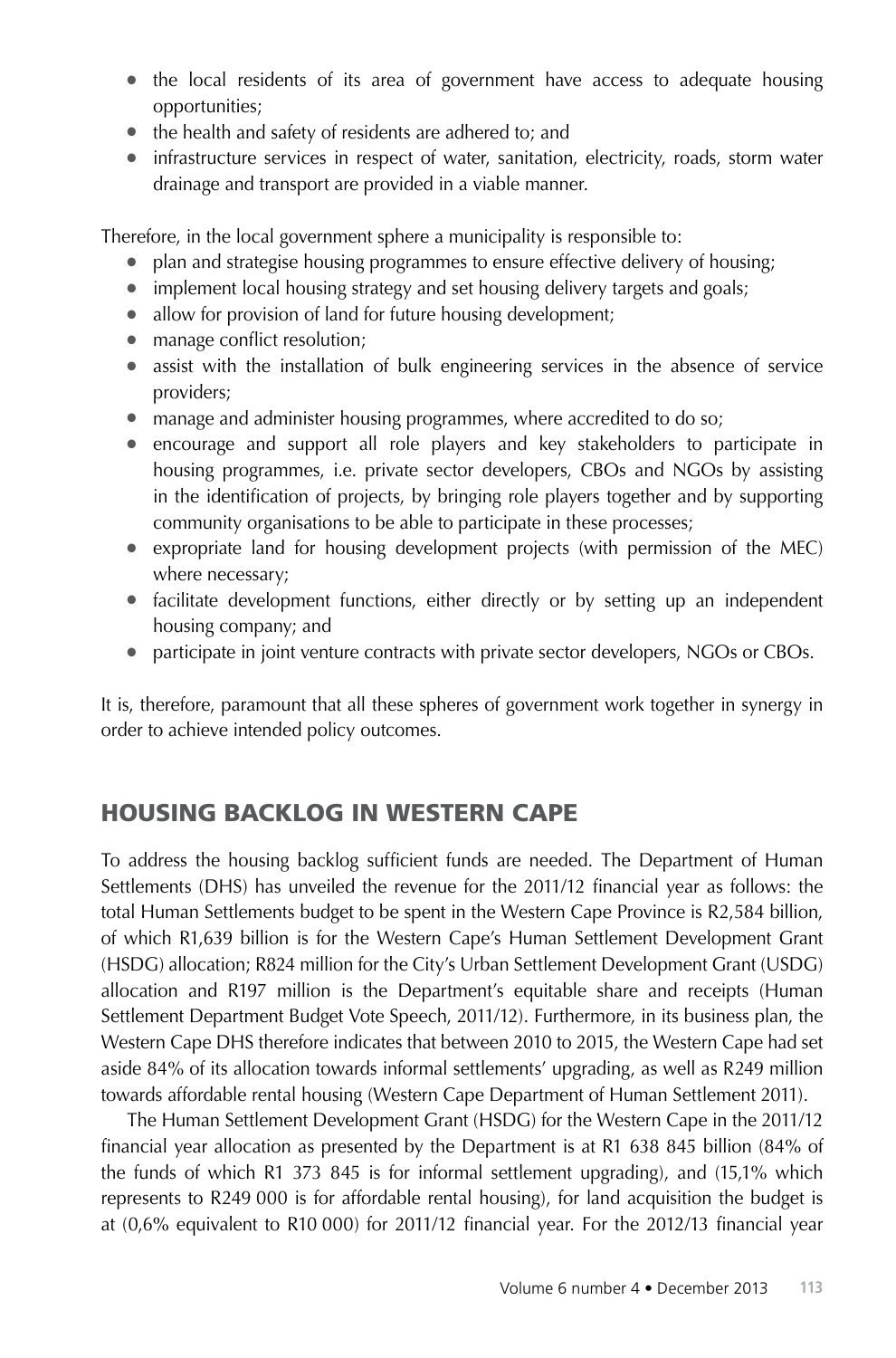the budget is R1 711 035 billion and for 2013/14 financial year the budget is at R1 804 784 billion, (Presentation at the Human Settlement Portfolio Committee, 23 April 2011). Below are some strategies to address the housing backlogs in Cape Town.

# **Land Acquisition**

As shown in the discussion above, the budget allocation for land acquisition is at 0,6% equivalent to R10 000. The City of Cape Town Local Housing Department identifies two kinds of land for its five year plan i.e. large, open tracts located within its jurisdiction, and well located pockets within the urban core to promote the objectives of BNG. The latter comprise two varieties, namely; those purchased to facilitate informal area upgrades such as to de-densify particular settlements to make them upgradable, and, those earmarked for stand-alone housing projects. Further details deduced from the Five Year Integrated Housing Plan, (2008/09- 2012/13) are discussed below:

- a. *Large tracts of raw land*: In this regard, the Housing Directorate has bought roughly 380 ha of land in Fisantekraal, Kalkfontein, Joostenbergvlakte, Vlakteplaas, Strand and Hout Bay specifically for new housing developments in the last two years. Together with its other land holdings, such as Macassar and Pelican Park, this amounts to 520 ha and will form the basis of the next five years' worth of housing delivery. It is, however, estimated that R350 million of non-housing funding will be required to prepare this land for bulk services.
- b. *Smaller pockets of land*: A series of smaller sites are due for development in the forthcoming three years. Of these, eight parcels measuring 22 ha were purchased in the last two years, while the rest are either already owned by the City or have been made available by the Provincial Housing Department. Not all of the sites require bulk infrastructure.
- c. *Land for de-densification*: In contrast to the above, this land is tied to an informal area upgrade project. These tracts are, however, Greenfield and unoccupied. Preparing these sites for settlement will form part of an adjacent UISP project. Several parcels have been purchased for this purpose in the last two years, such as Witsand and Fisantekraal. Others in Council ownership already have also been reserved for this purpose. Their identification will proceed along with upgrade- project planning and execution rather than independently as part of a land release function.

According to the Five Year Integrated Housing Plan, (2008/09- 2012/13) securing government owned public land is an important part of meeting housing delivery targets. According to the City of Cape Town's Local Housing Directorate this has been difficult to achieve even though the Directorate is endeavouring to succeed, given the introduction of the Housing Development Agency (HDA), which has a specific mandate to source public land for housing. Furthermore, land release for housing implies the provision of security of tenure. For example, in Cape Town, 160 000 title deeds have been issued over the past 15 years to low income families (Five Year Integrated Housing Plan 2008/09- 2012/13). The Report argues that, apart from achieving housing objectives set by previous administrations, this has made a significant contribution towards urban land reform. The Directorate is also aware that this initiative has implications for rates and service charges, and for the financial sustainability of

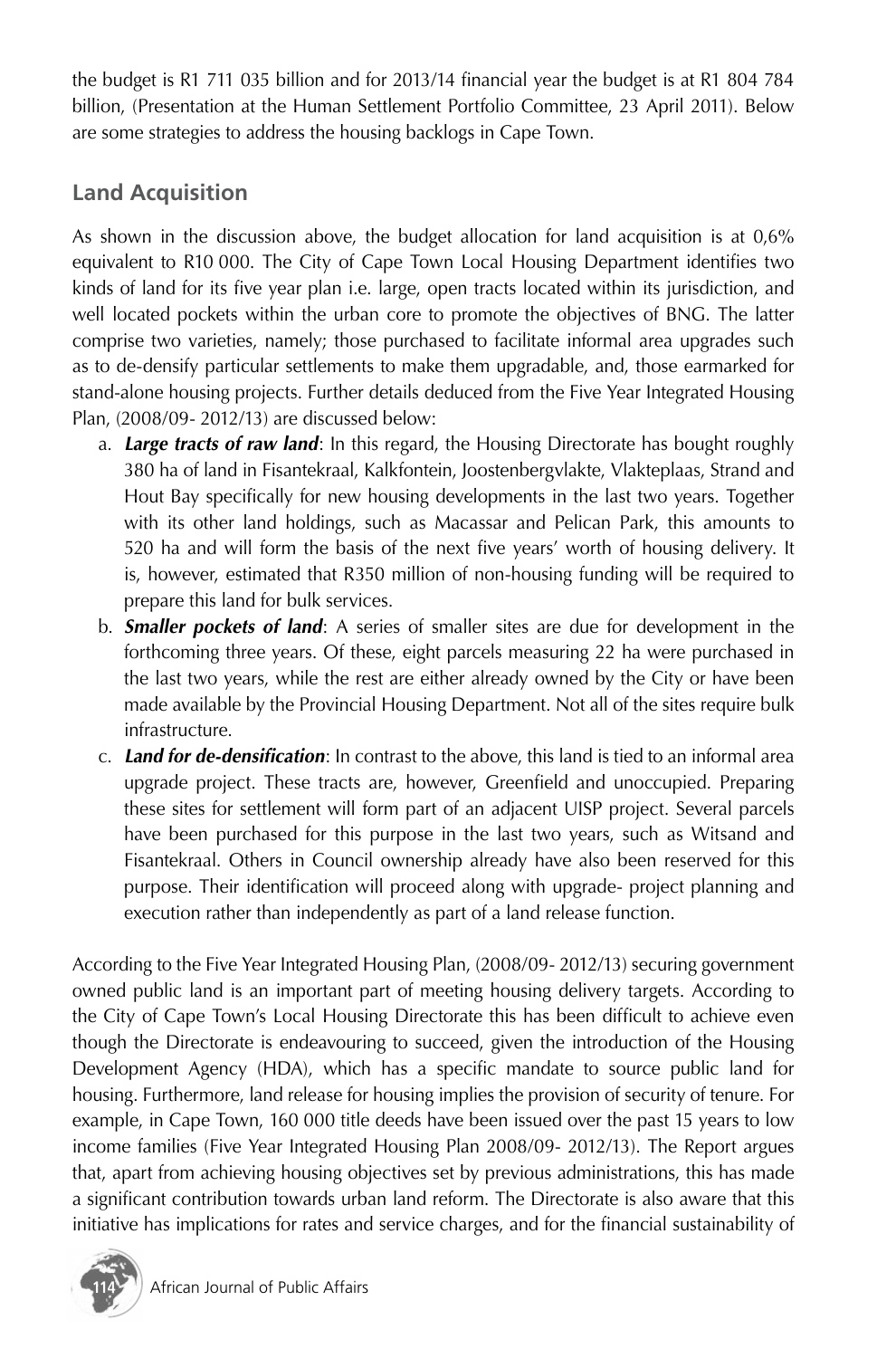the municipality. Therefore, the choice of providing freehold tenure is well provided for (Five Year Integrated Housing Plan, 2008/09- 2012/13).

#### **Anti-Land Invasion Unit (ALIU)**

As discussed above the challenge the City of Cape Town faces, is that City owned land is under continual threat of being illegally invaded by people who need housing. Land invasions evoke a perception that people are jumping the City's queuing system. The City of Cape Town therefore has established the ALIU to provide law enforcement on this behaviour. ALIU personnel works closely with the City's Specialised Services Law Enforcement unit to provide 24/7 patrols of Council owned vacant land; enforce the rule of law with regard to illegal shack building, and protect housing staff from attacks and resistance when they need to evict shack dwellers, and demolish and relocate shacks, (Five Year Integrated Housing Plan, 2008/09- 2012/13). It would appear that this strategy is working well as it can foresee possible land invasions and can counteract them. However, enforcing these measures have a political cost as ordinary people in the past have successfully invaded land and threatened not to vote should the government remove them.

#### **Servicing and upgrading of the Informal settlements**

According to the Five Year Integrated Housing Plan, (2008/09- 2012/13) the South African government acknowledges that the responsibility for South Africa's informal settlements cannot be allocated specifically to the National Government's Department of Housing. It must be addressed inter-governmentally. Current research suggests that the informal settlement upgrade is simply incremental with regard to the installation of essential services such as one tap per 25 families and one toilet for five families. The Five Year Integrated Housing Plan, (2008/09-2012/13) argues that the programme has been applied in conventional infrastructure and housing terms, giving little attention to poverty concerns and sustainable livelihood issues. To rectify this, the National Department of Housing created the National Upgrading Support Programme (NUSP), with Support from the Cities Alliance. The purpose of the NUSP is to complement and support the UISP, improve its performance and apply *in situ* upgrading across the country.

With regard to the Upgrading of Informal Settlements Programme, it is noted in the Five Year Integrated Development Plan, (2007/8–2011/2012) that the informal settlements, in which the bulk of the low income subsidy housing market is to be found, are located on the City's periphery, far from economic, health and social opportunities. These areas are characterised by harsh social and economic conditions, which manifest in high levels of poverty, unemployment, illiteracy, alcoholism, drug addiction, low health status and other behaviour such as crime and delinquency (Five Year Integrated Plan, 2007/8–2011/2012). This programme aims at unravelling this condition through the upgrading of informal settlements. The programme is informed by the National Housing policy which encourages extensive community involvement, and provides basic services, permanent services and top structures to such communities, (Five Year Integrated Plan, 2007/8–2011/2012). In addition to this, the City has launched an Informal Settlement Master Plan Framework to expedite this programme. In the light of the recent toilet saga which clouded Cape Town's efforts to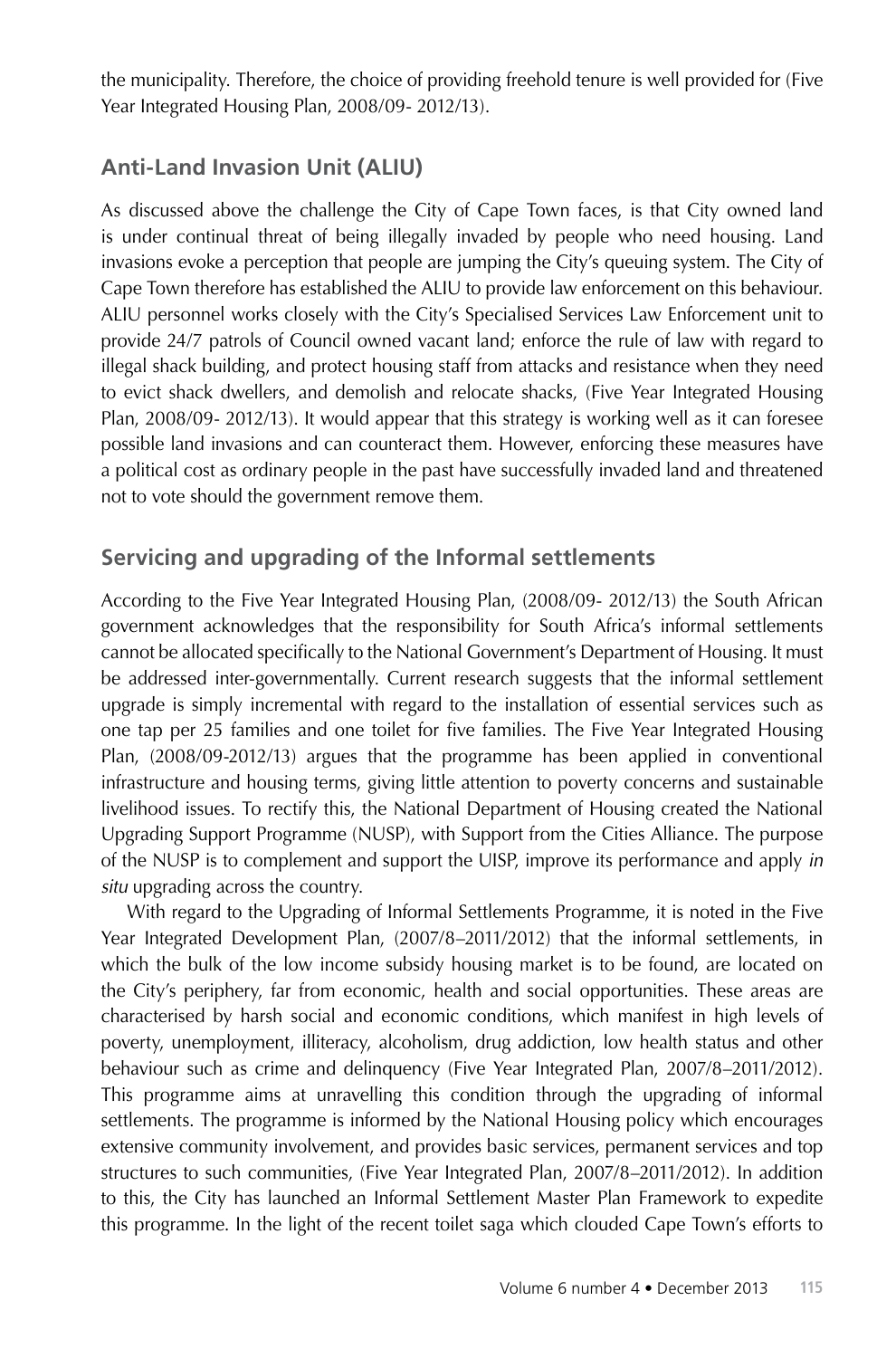upgrade services. These efforts were rejected by the affected communities and shows lack of communication between the government and the people, respectively. Furthermore, this is in contravention with what the Minister of Human Settlements and the Freedom Charter promotes. The latter argues that, "*All people shall have the right to live where they choose,*  to be decently housed, and to bring up their families in comfort and security. Slums shall be demolished and new suburbs built where all shall have transport, roads, lighting, playing *fields, crèches and social centres*"(Department of Housing Annual Report, 2010:5).

Apart from the strategies discussed above there are numerous programmes used to implement houses at all levels in the Western Cape. These programmes are aligned with the Integrated Development Plan of Cape Town. These housing implementation programmes are in accordance with the Five Year Integrated Housing Plan, (2007/8–2011/12:23-25). These include:

- *Integrated Residential Development Programme***:** This programme provides a tool to plan and develop integrated settlements that include all the necessary land uses, housing types, including gap and rental housing and price categories, to become a truly integrated community.
- **Consolidation projects:** These projects facilitate improvements to a home where people already own a serviced stand without a top structure. These projects have been implemented throughout Cape Town, with a focus on areas such as Khayelitsha and Enkanini as the focus of this study is also under construction.
- *People's Housing Process (PHP)***:** This programme supports households that wish to enhance the subsidies they receive in terms of the Housing Subsidy Scheme by building their homes themselves. Such people can participate through savings, sweat equity and/or using local contractors. The programme also provides such households with financial, project management, logistical and account administrative support. The City then plays a role in monitoring a considerable number of these PHP projects.
- *Emergency Housing Programme***:** This programme facilitates the provision of temporary assistance to people who are victims of housing related disasters such as fire and flood damage on existing properties. The City accesses this funding to finance emergency housing, and the flooding and fire-kit material given to families who have lost their assets through fire, and flooding disasters
- *Social Housing Programme***:** This Programme constitutes higher density subsidised housing that is implemented, managed and owned by independent accredited social housing institutions in designated restructuring zones. Along with the Community Residential Units Programme, which targets households with an income of less than R3 500 per month the Social Housing Programme provides for rental and cooperative housing projects, and facilitates access to privately administered rental housing for households with an average income of more than R3 000 per month.
- **Institutional subsidy:** This mechanism targets housing institutions that provide tenure alternatives to immediate ownership. The City is currently using this mechanism in its housing cooperative projects.
- **Community Residential Units (CRU):** This programme caters for people who earn less than R3 500 per month preferring rental housing. The municipality remains the owner of the rental units. The CRU programme encompasses funding for the long-

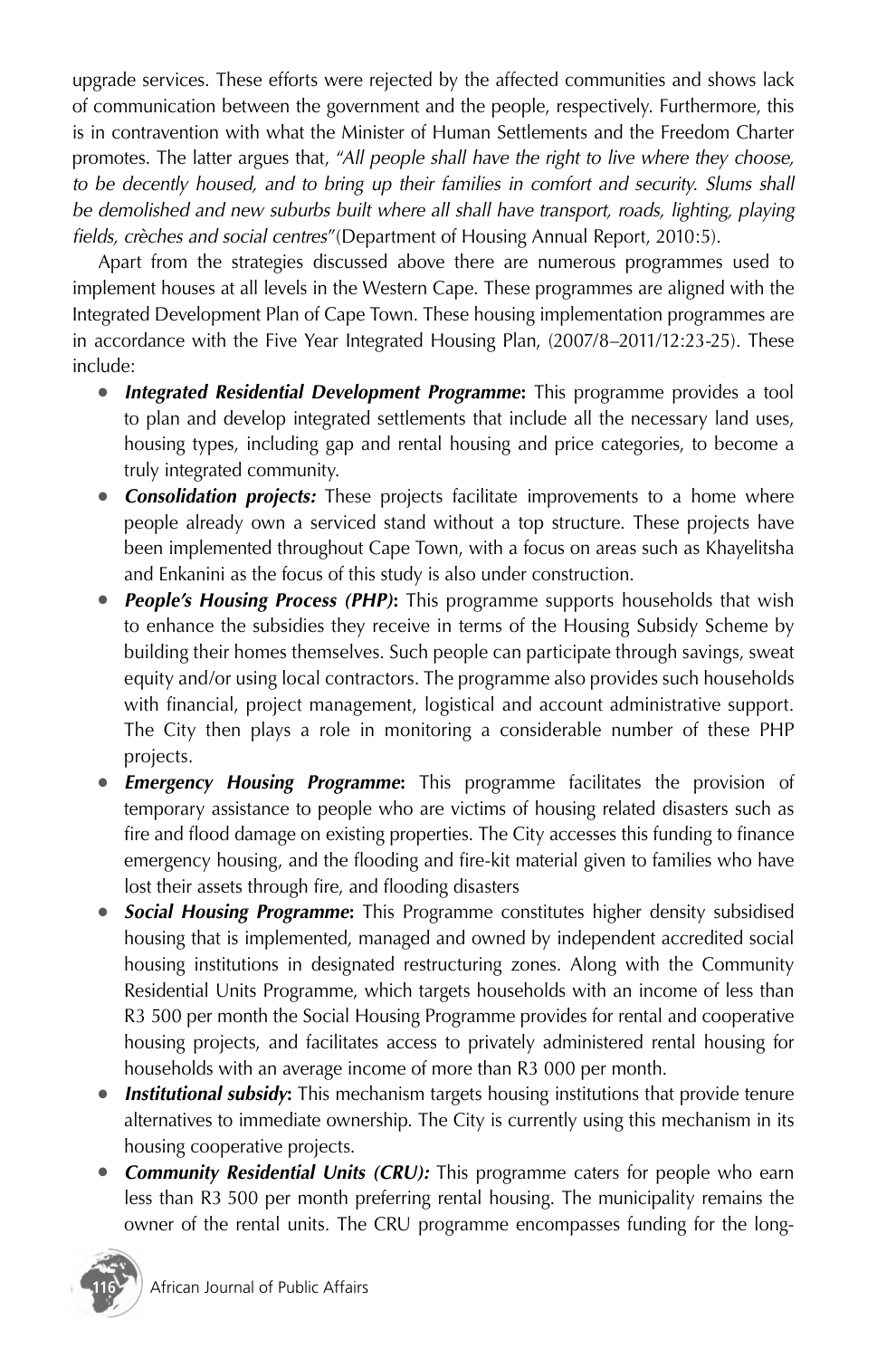term capital maintenance of the City's housing rental stock and the possible creation of new rental stock.

- *Individual housing subsidy***:** This subsidy is open to individual households who apply to purchase an existing house, or a vacant stand. It is also available for those wishing to enter into a building contract to purchase a house. The programme is presently administered throughout the province.
- *Enhanced Extended Discount Benefit Scheme:* This programme allows for the discounting of an amount up to the prevailing housing subsidy on the loan/purchase price/purchase price balance for the purchase of state financed properties first occupied before 1 July 1993 and stands contracted by 30 June 1993 and allocated to individuals by 15 March 1994.
- *Social and economic facilities*: This programme is primarily geared for the provision of social and economic facilities that are normally funded by municipalities. As such, it forms the foundation for the building of integrated human settlements.

#### Evaluating the outcomes of Housing Intervention Strategies

This multi-pronged implementation strategy for housing policy proves that the Western Cape Provincial government and the City of Cape Town Housing Directorate are committed to providing housing as it is constitutionally stipulated. The government must do so with all in its power, regardless of the challenges. However, for improved efficiency, the implementation strategy must be supported by effective administrative functions, including planning, monitoring and evaluation. Issues of monitoring and providing remedial support to various stakeholders in the process of delivery have been less than satisfactory including in the Western Cape. A steady increase in the housing backlog and other related phenomena are a reflection of policy failure, and a weak monitoring and evaluation system, and these needs to be strengthened. According to Ile, (2010) the National Department of Human Settlements uses the provincial departments as delivery agents and gives it a mandate as well as conditional grants to deliver on the departmental objective. This should not and does not end there; there is still a need for continuous monitoring of progress at all levels of implementation to ensure capacity of a sphere to deliver so that objectives are met.

## Meeting the Housing Demand

As it is shown in the above discussion, the Cape Town Housing Department has devised multiple strategies to meet the challenge of housing backlog in a number of ways. However, in order to address the backlog challenge effectively, planning needs *firstly* to seriously take into consideration the migration trends. This migration trend is largely caused by migration to the City from the rural areas in the Western Cape but also as a result of inter-provincial migration, particularly from the Northern Cape and the Eastern Cape provinces. It will appear that this contributory factors are not given the prominence required hence Tissington,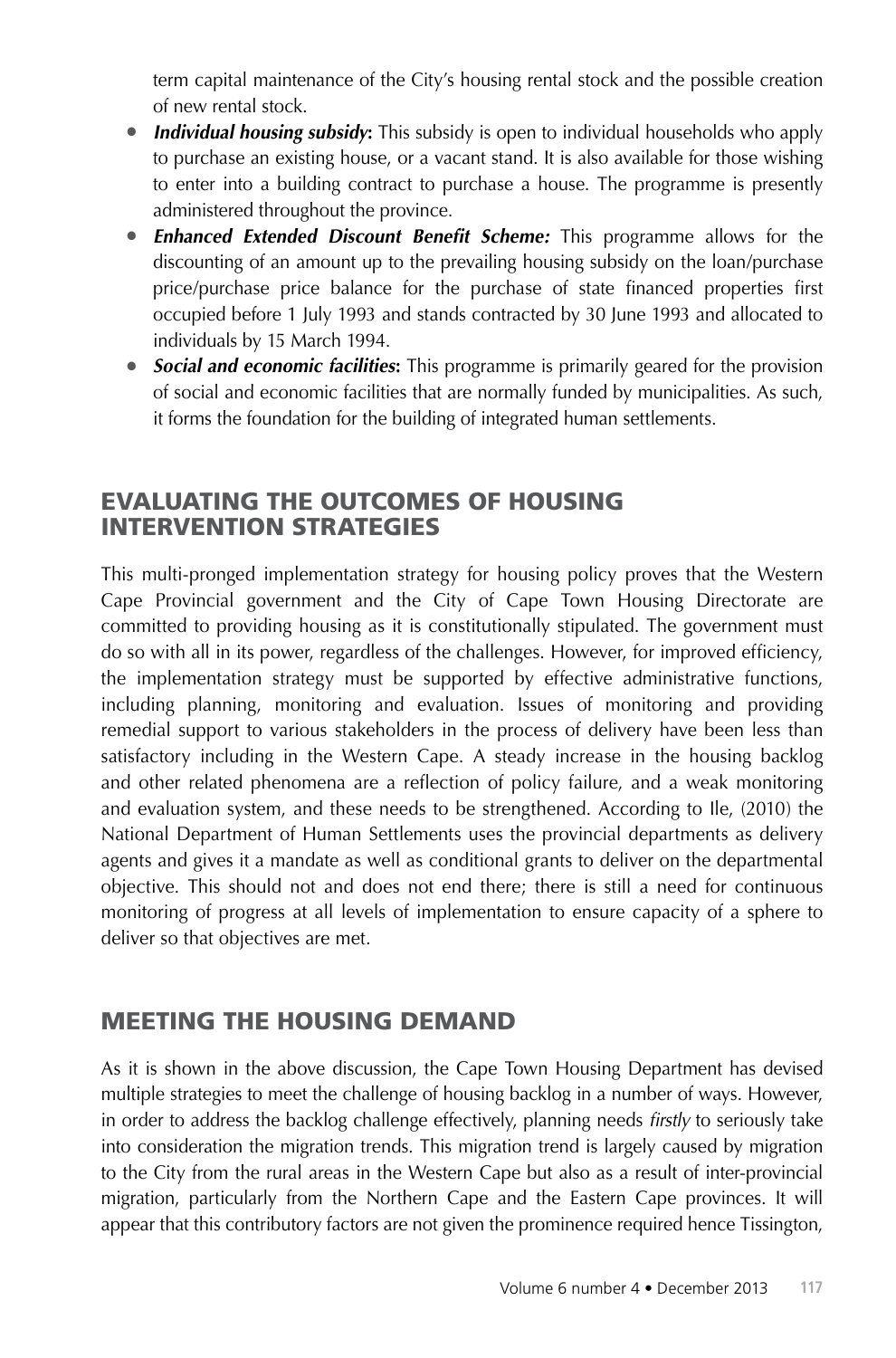(2011) is sceptical about meeting the backlogs and notes that resources will not be enough to address the Cape Town housing backlog considering that migration increases by 2% annually. She argues that Cape Town will have to significantly step up the pace to clear the backlog by delivering at least 17 667 to 18 000 housing units a year for the next 15 years, which could cost the city council at least R6, 6-billion to build the houses and an additional R223 million each year to provide free basic services to these homes.

*Secondly* there is need to review the efficacy of the structural arrangements that support housing delivery. To this end, there has been significant changes in the structure of the Human Settlement Grant, with the Integrated Housing and Human Settlement Grant being replaced (Human Settlement Budget Vote Speech, 2011/12) by two other grants namely Human Settlement Development Grant (HSDG), which will be administered and disbursed by the Human Settlements Department, and the Urban Settlement Development Grant (USDG), which has been created by combining the Municipal Infrastructure Grant (MIG) (Cities) with 20 percent top-sliced from the Human Settlement Development Grant. According to the Human Settlement Department Budget Vote Speech (2011/12) this latter grant will be administered by the City of Cape Town's Housing Department. The efficacy of the administration of these resources requires a pro-active intergovernmental approach which provides oversight and ensures that resources are effectively utilised and accounted for using the Monitoring and Evaluation framework in South Africa.

The *third* significant element identified in this research is the possibility of the City of Cape Town Housing Department being granted a level 2 status, meaning that it has an accreditation certificate to approve housing projects' status. This suggests that the City can prioritise its own projects, they can directly receive funding from the National Government, and they can screen their own beneficiaries. The Provincial Government would then play an oversight role. These duties previously were administered by the Provincial Government but if well managed, will further decentralise and improve efficiency levels although critics could argue that it diminishes the powers of the Provincial Government as an arm legally created by the South African Government.

Lastly, the fourth element is informed by changes in the departmental structure of City of Cape Town Housing Department. At the beginning of this year the City established a new Urbanisation Department which focuses on migration holistically. This department initially created a strategic framework and this will be reviewed annually. However, this new department currently lacks human resources and if capacitated could even do better. Khosa (2003:49) is of the opinion that there is constantly a huge gap between the policy provision, the availability of resources needed to support the policy and its implementation. This means that strategies to implement and expedite housing service delivery are struggling to cope in light of resource constraints, including capacity weakness while in-migration continues to aggravate the situation. This article argues that the three spheres of government and relevant stakeholders should be working together in order to realise successful delivery of housing. Poor cooperation of the structures leads to policy failure. Khosa (2003:48) stresses that, insufficient staffing and capacity of all three spheres of government, as well as the linkages between them largely inhibit successful implementation of policies. He argues that, the discrepancies between policy and implementation are largely caused by unrealistic policies, and sometimes by lack of managerial expertise to utilise funds when they are available.

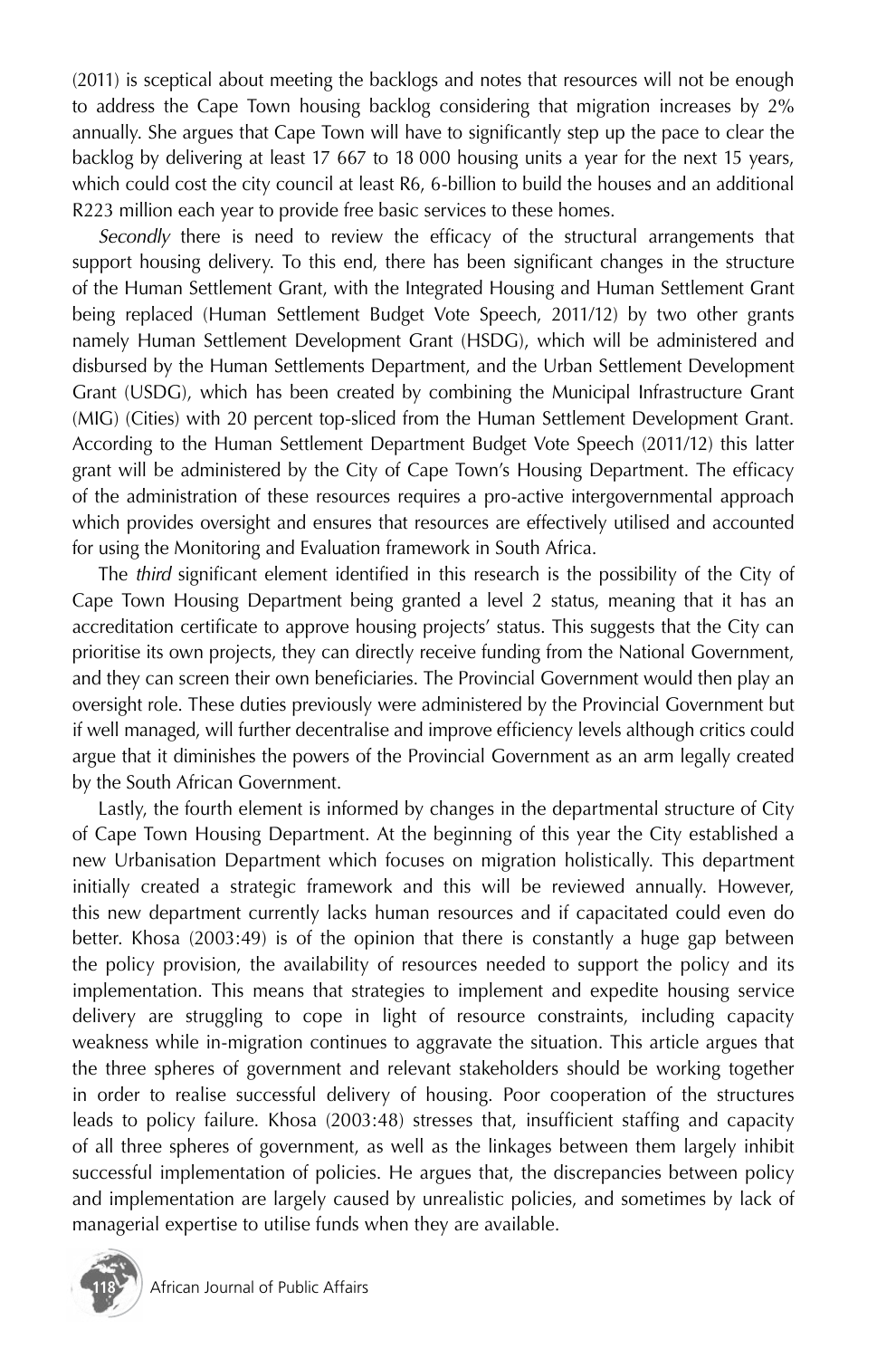#### Conclusion

While the City of Cape Town has introduced strategies and programmes to meet the backlogs, a number of challenges hinder the achievement of the set goals and targets. The Provincial Government intends to service a little over 14 000 sites and build 12 275 houses with the share of the HSDG (Human Settlement Budget Vote Speech, 2011/12). However, the Western Cape Human Settlement Department will still not meet the minimum 17 667 target and therefore there will still be a huge unaddressed housing backlog, particularly in Cape Town, with current inter-provincial migration from the Eastern and Northern Cape provinces further exacerbating the housing crisis.

#### REFERENCES

- Abahlali, B. 2008. *A resource Guide to Housing in South Africa from 1994-2010*. (Available: **www.abahlali.org** (4 February 2011).
- Bekker, S.B. 2002. *Migration study in the Western Cape.* Provincial Government of the Western Cape. (Online). Available: **www.capegateway.gov.za** (17 December 2010).
- City of Cape Town Service Delivery Report, 2005/6. City of Cape Town. (Online). Available. **www.capetown. gov.za**. (4 February 2011).
- City of Cape Town , Five Year Integrated Housing Plan, 2007/08-2011/12. (Online). Available: **www.capetown. gov.za** (15 April 2011).
- City of Cape Town , Five Year Integrated Housing Plan, 2008/09–2012/13. (Online). Available: **www.capetown. gov.za** (15 April 2011).
- Five Year Integrated Housing Plan, 2009/10–2011/14. (Online). Available: **www.capetown.gov.za** (15 April 2011).
- City of Cape Town. The City's Housing Programme, 2007/8–2011/12. (Online). Available: **www.capegateway. gov.za**. (18 July 2011).
- Department of Human Settlement. Human Settlement Annual Report, 2010. (Online). Available: **www.info.gov. za**. (15 April 2011).
- Department of Human Settlement. Human Settlement Budget Vote Speech, 2010. (Online). Available: **www. info.gov.za**. (15 April 2011).
- Department of Human Settlement. Human Settlement Budget Vote Speech, 2011. (Online). Available: **www. info.gov.za**. (15 April 2011).
- Department of Social Development. 1998-2008. *Towards a 10 Year Review of the Population Policy Implementation in South Africa*. Pretoria: Government Printers.
- Edwards III. 1980. *Public Policy Implementation Model*. Washington: Congressional Quarterly Press.
- Eastern Cape Provincial Health Consultative workshop 10–12 May 2010 Port Elizabeth,
- Eastern Cape Province. (Online). Available: **http://www.blacksash.org.za/files/ecexecwsrpt10052010.pdf** (15 December 2010).
- Ile, I.U. 2010. Strengthening intergovernmental relations for improved service delivery in South Africa: Issues for consideration*. Journal of US-China Public Administration*, 7(1):43 No 51, USA.
- Khoza, M.M. 2003. *Towards Effective Delivery. Synthesis Report on the project entitled 'Closing the gap between policy and implementation in S.A'*. Research Report No. 98. Johannesburg: Centre for Policy Studies.
- Ndingaye, X.Z. 2009. An evaluation of the effects of poverty in Khayelitsha: A case study of Site C. Mini Thesis. University of the Western Cape.